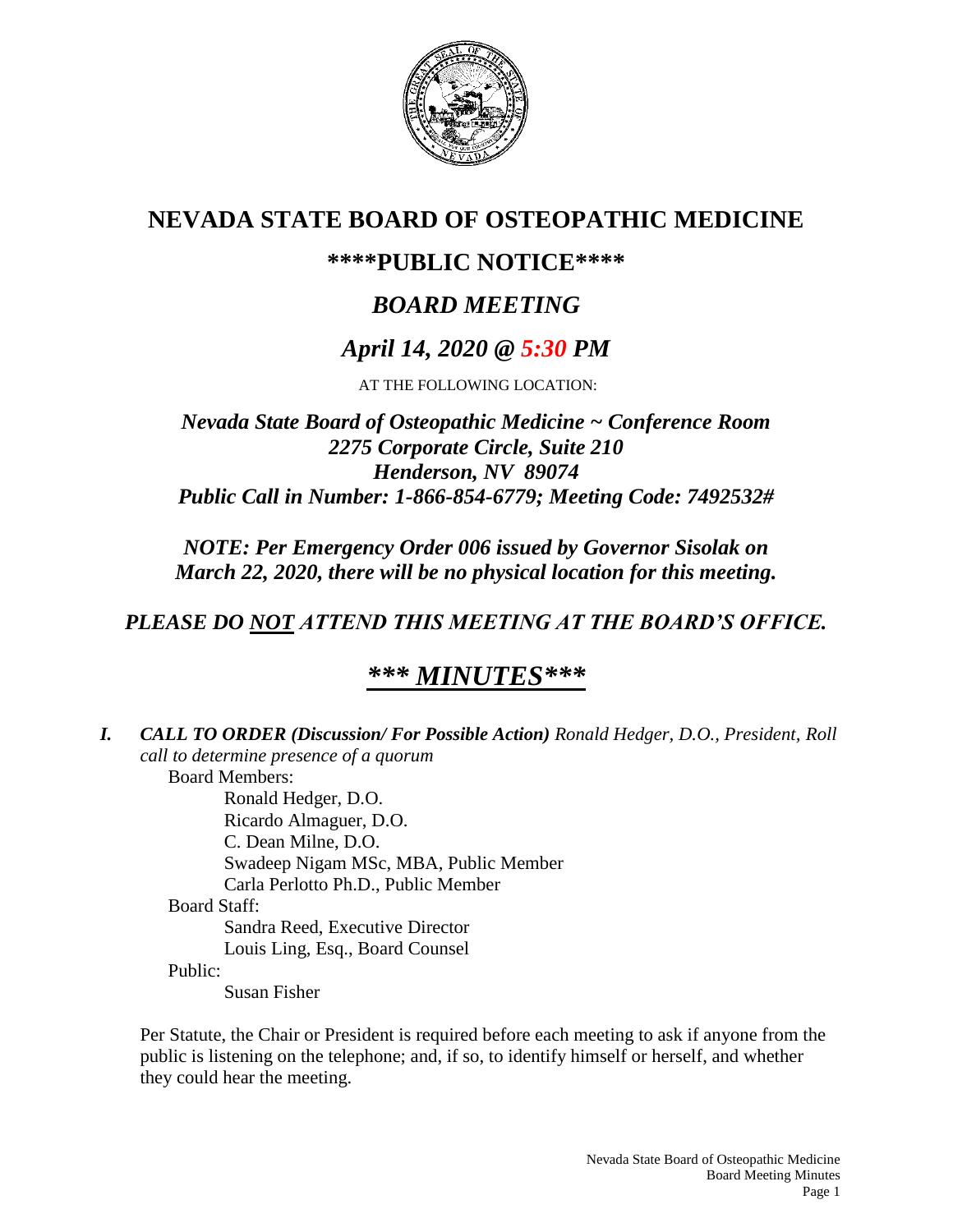## *II. PUBLIC COMMENT*

**NOTE**: *Prior to the commencement and conclusion of a contested case or a quasi-judicial proceeding that may affect the due process rights of an individual, the board may refuse to consider public comment. See NRS 233B.126.* No comments.

## *III. APPROVAL OF BOARD MEETING MINUTES FROM MARCH 10, 2020*

*(Discussion/For Possible Action) Ronald Hedger, D.O., President* Mr. Nigam made a motion to approve the minutes from March 10, 2020 minutes; seconded by Dr. Milne. There being no discussion, the minutes were approved by the Board.

### *IV. CONSENT AGENDA TO GRANT LICENSURE FOR OSTEOPATHIC PHYSICIANS, PHYSICIAN ASSISTANTS SPECIAL EVENT AND SPECIAL LICENSES (Discussion/ For Possible Action) Ronald Hedger, D.O., President*

*Under this item the Board may consider the recommendations of the Executive Director and/or President/Vice President to grant licensure to the below listed applicants. The Board may remove any applicant's name from the consent motion, but may not discuss the contents of the application for licensure without the applicant present following proper notice pursuant to the open meeting law.*

### **Osteopathic Physician Name Specialty**

Fortune Aig-Ojeanor, D.O. Internal Medicine Brett Bailey, D.O. Emergency Medicine Dominic DiPrinzio, D.O. Emergency Medicine John Edwards, D.O. Internal Medicine Andrew Gordon, D.O. Anesthesiology Khuong Lam, D.O. Internal Medicine Justin Leeka, D.O. **Family Medicine** Kuanchang Lu, D.O. **Family Medicine** Alexander Manteghi, D.O. Internal Medicine Douglas Mulliner, D.O. Anesthesiology Kristyn Perry, D.O. **Internal Medicine** Aseem Peterson, D.O. Internal Medicine Sarah Roadhouse, D.O. **OB/GYN** Irma Staicu, D.O. **Internal Medicine** Milton Starr, D.O. **Internal Medicine** Nancy Witherspoon, D.O. Family Medicine Parker Woody, D.O. **Internal Medicine** 

Joseph Lagattuta, D.O. Physical Medicine & Rehabilitation

### *Physician Assistant Supervising Physician*

Jacob Cole, PA-C Sangeeta Wagner, D.O. Erin Ghan, PA-C Stefan Franciosa, D.O. Matthew Pearce, PA-C Stefan Franciosa, D.O.

There was a motion to approve the licensees as written by Dr. Milne; seconded by Dr. Perlotto. There being no discussion, the Board approved licensure.

*V. +CONSIDERATION/APPROVAL OF SETTLEMENT AGREEMENT AND ORDER REGARDING MINESH AMIN, D.O., (Discussion/For Possible Action/Continued from March 10 Board Meeting) Board may go into closed* session *pursuant to NRS 241.030 to move to a closed session because the discussion will have to do with this applicant's*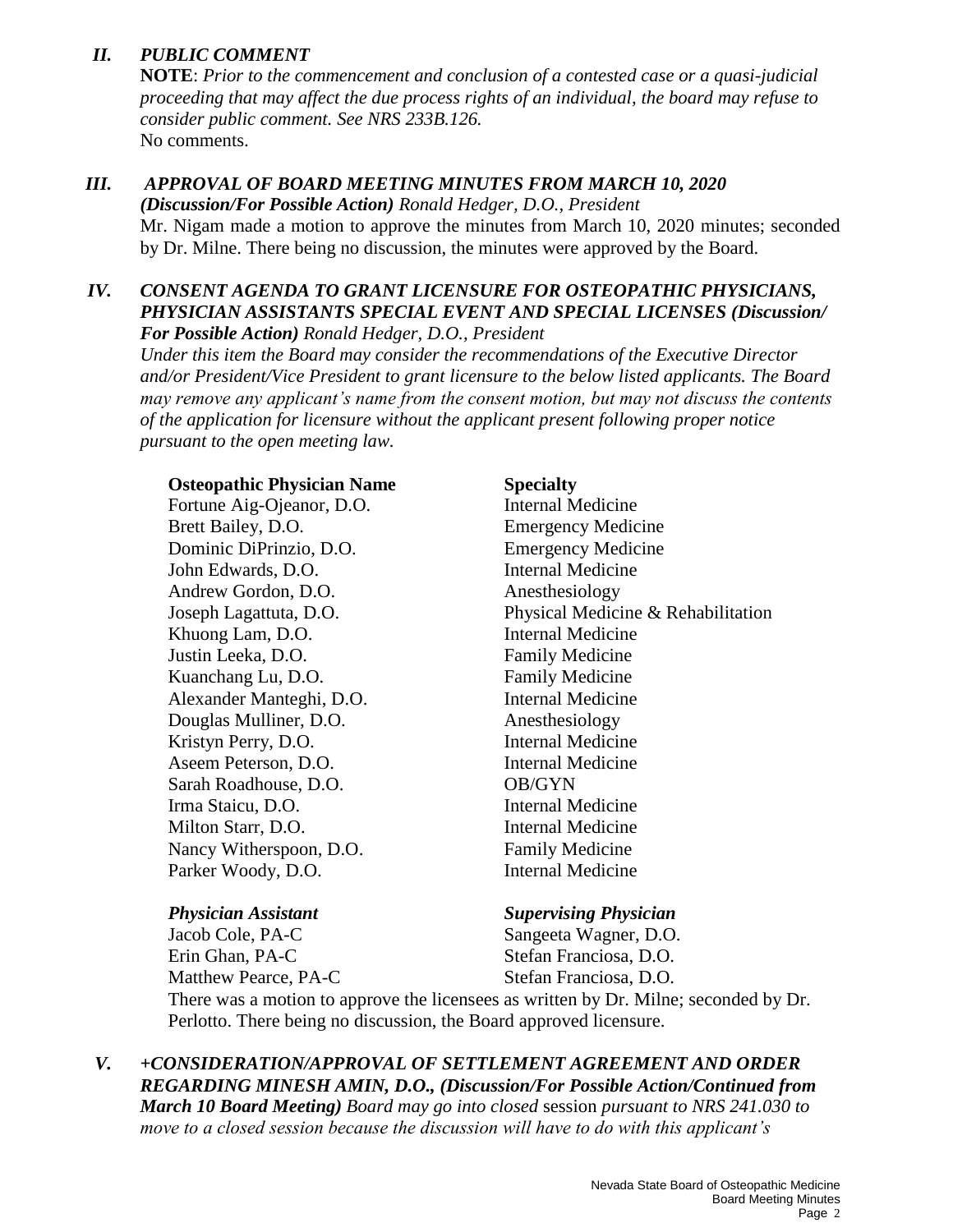*character, alleged misconduct, professional competence, or similar items). Ronald Hedger, D.O., President*

Dr. Milne explained the revised Settlement Agreement and Order, which outlined Dr. Amin's reasoning for his decision regarding the patient in the matter. Mr. Ling stated that Dr. Amin will be on a one-year probation and pay fees and costs of \$705 and a fine of \$2500, for a total due of \$3205. A motion was made by Dr. Hedger to approve the agreement; seconded by Dr. Almaguer. The motion was approved by the Board with the IBM was recused from voting.

### *VI. +CONSIDERATION/APPROVAL OF SETTLEMENT AGREEMENT AND ORDER REGARDING DEREK GOFFSTEIN, D.O., (Discussion/For Possible Action) Board may*

*go into closed* session *pursuant to NRS 241.030 to move to a closed session because the discussion will have to do with this applicant's character, alleged misconduct, professional competence, or similar items). Ronald Hedger, D.O., President*

Mr. Ling explained the reasoning for and the terms of the Settlement Agreement and Order. Dr. Goffstein will be on a one-year probation and pay fees and costs of \$350 and a \$2500 fine, for a total of \$2850. He will continue with the court-ordered domestic violence therapy course. A motion was made by Dr. Milne to approve the agreement; seconded by Mr. Nigam. The motion was approved by the Board with the IBM recused from voting.

### *VII. DISCUSSION/POSSIBLE ACTION REGARDING BOARD MEMBER PER DIEM ALLOWANCE WHILE CONDUCTING BOARD BUSINESS, (Discussion/For Possible Action) Ronald Hedger, D.O., President*

Ms. Reed explained the revised policy by which Board members will receive a salary for investigative and other activities on behalf of the Board. There was discussion by the Board. A motion was made by Dr. Hedger to approve the draft with minor modifications, including the payment of \$150 for over two hours of work per day, with a yearly cap of \$1500 per Board Member. The cap excludes Board meetings and conferences. The motion was seconded by Dr. Almaguer and approved by the Board.

## *VIII. EXECUTIVE DIRECTOR'S REPORT*

- a. Financial Statements
- b. Licensing The Governor passed a directive to allow retired and out-of-state physicians and other licensed health care providers to work in Nevada related to emergency medicine, during the COVID emergency.

## *IX. LEGAL REPORT (Discussion/For Possible Action) by Louis Ling, Board Counsel and/or Justin Taruc, Deputy Attorney General*

a. Discussion of Various Emergency Orders.

## *X. LEGISLATIVE UPDATE (Discussion/For Possible Action) by Susan Fisher, Board Government Affairs/Lobbyist*.

Ms. Fisher provided a summary of the Governor's updates on the COVID emergency, including the unemployment numbers in Nevada. The update included an expected surge in COVID cases by the end of April.

### *XI. ITEMS FOR FUTURE DISCUSSION/ACTION/UPCOMING AGENDA* No comments.

- *XII. PRESIDENT'S REPORT on Board Business, Ronald Hedger, D.O., President* Dr. Mausling and Dr. Hedger recently participated in the voting delegates training offered by the Federation of State Medical Boards.
- *XIII. PUBLIC COMMENT*